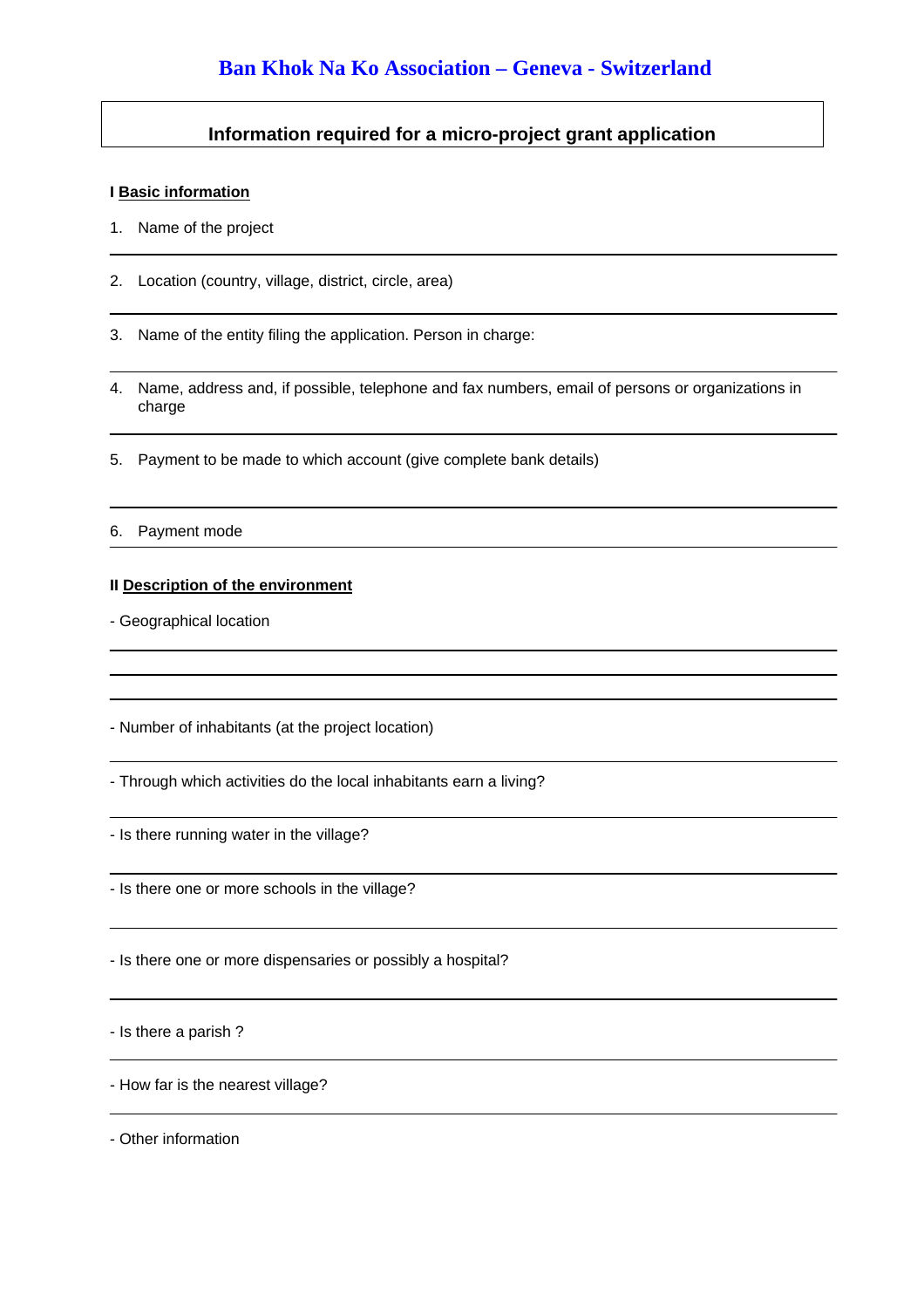## **Ban Khok Na Ko Association – Geneva - Switzerland**

### **III Presentation of the project**

7 Detailed description of the project (explain also which problem the project intends solving. The efforts made up to now to implement the project, etc.)

8 Goals of the project (describe how this project will solve the problem)

9 Description of the beneficiary group (number, men, women, children, village, community, type of group and their level of implication in planning and carrying out the project)

10 Date and duration of the implementation of the project (work schedule)

11 Contribution by the group to the implementation of the project (financial donations, materials, manpower ...)

#### **COST OF THE PROJECT**

| Grant application Association:                            | - financial<br>- material<br>- labour<br>- other |  |
|-----------------------------------------------------------|--------------------------------------------------|--|
| Total cost of the project<br><b>Local Contribution *:</b> |                                                  |  |
|                                                           |                                                  |  |

\*(calculate the value of the local contribution: materials, manpower, donations, etc)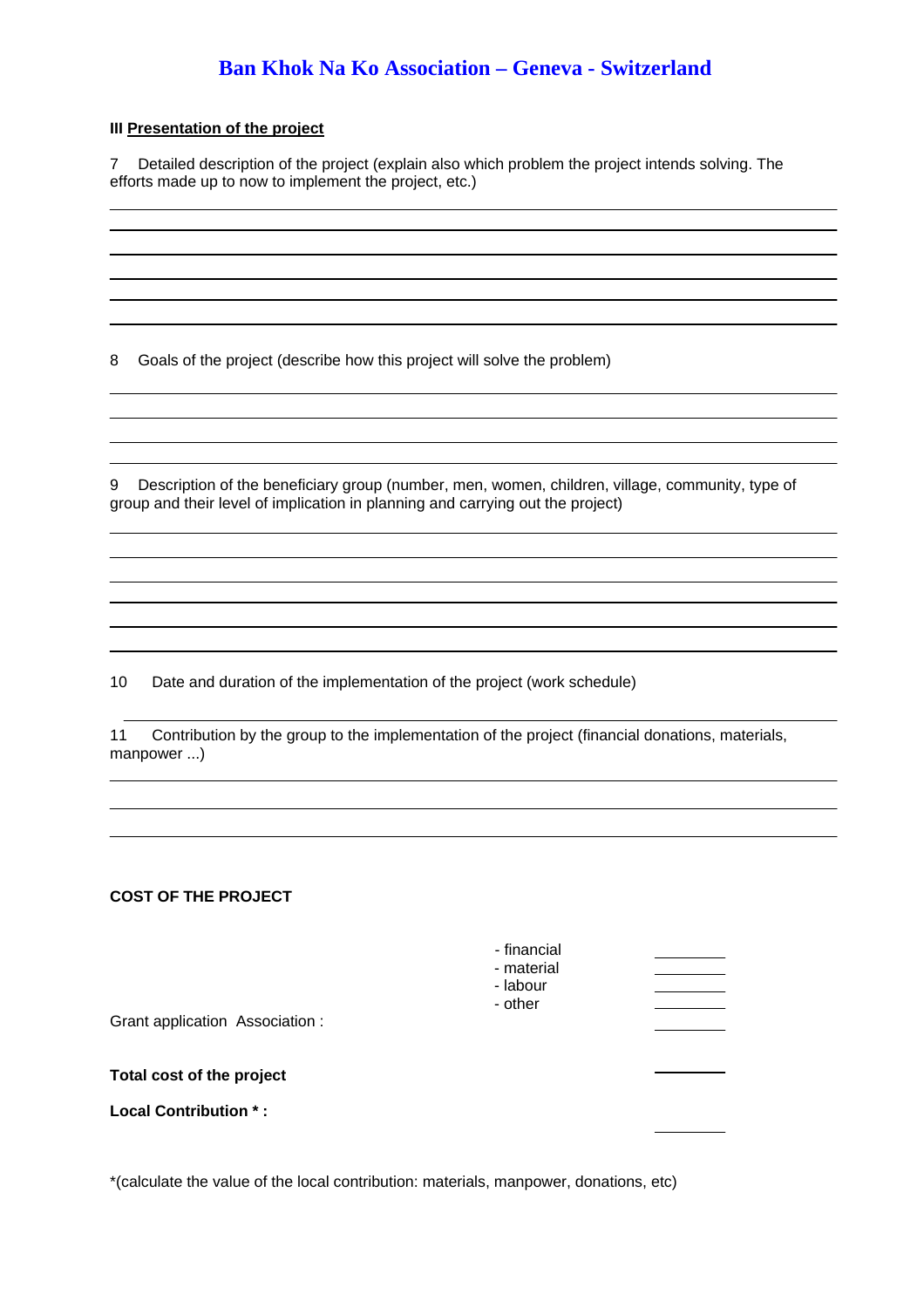# **Ban Khok Na Ko Association – Geneva - Switzerland**

12 Has this project been presented (entirely or partially) to other sources of financing? If yes, specify which ones and their reply?

#### **IV Other information**

13 as another organisation already granted you funding in the past? If yes, give details (projects, year, amount, ...)

14 List the projects that have already been implemented by the group or the village and their completion date.

15 Is there a recognized entity in your region or country that could guarantee the credibility of your work/project? Name the entity, its address, telephone number, email and a contact person.

16 Other information (give any other important elements for description of the project and attach any relevant documents: drawings, plans, photographs)

Signature, quality of the applicant : Signature of the project manager :

1